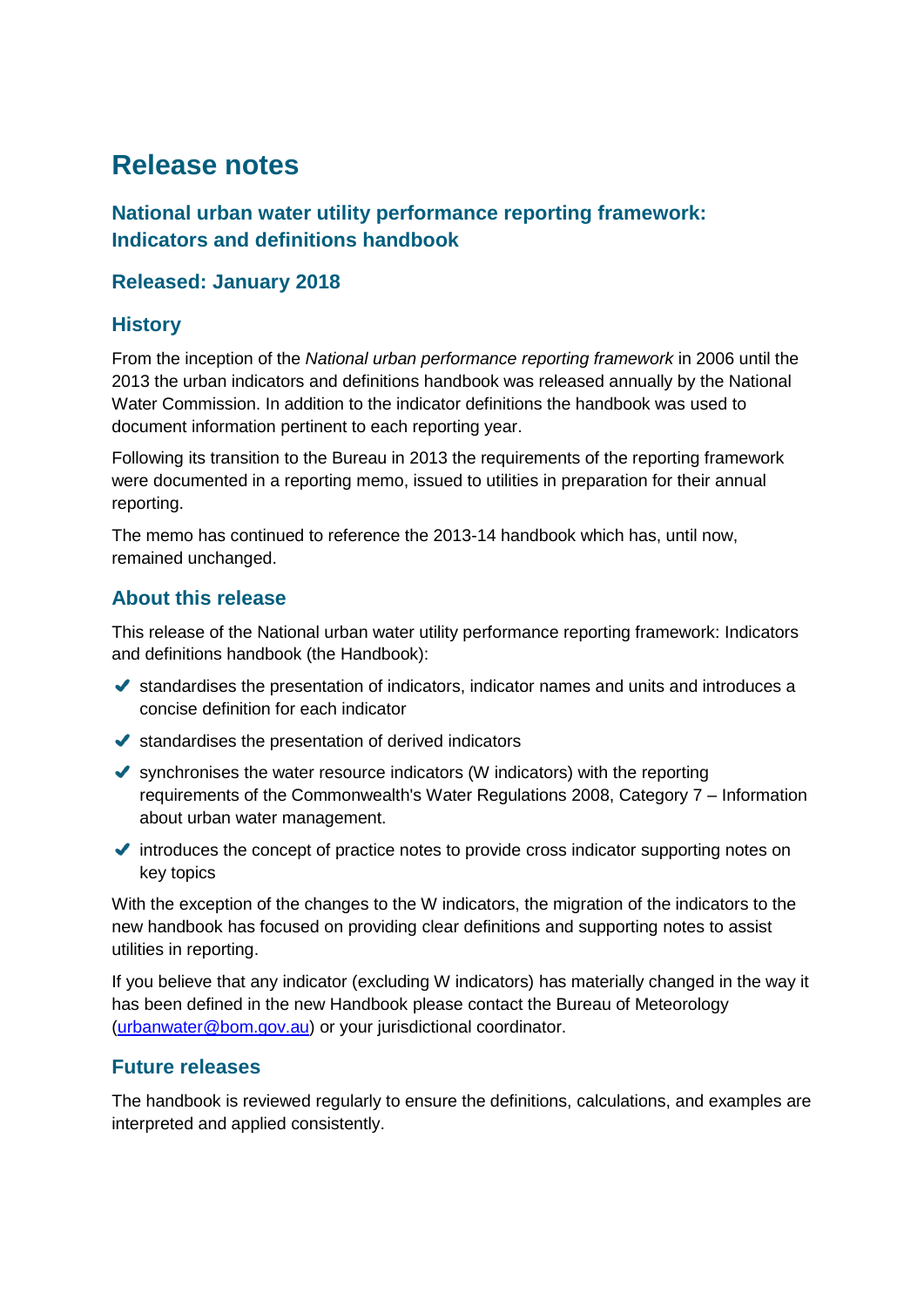# **Summary of Changes**

# **Standardised indicator presentation**

Each indicator now has a code, a name, a concise definition, a set of supporting notes and where applicable a clear derivation (see the example below).

| <b>Indicator</b>  | A6-Number of properties served per km of sewer main                                                             |
|-------------------|-----------------------------------------------------------------------------------------------------------------|
| <b>Definition</b> | The average number of properties connected to the sewer network per kilometre of<br>sewer main (properties/km). |
|                   | <b>Mains and channels includes:</b>                                                                             |
|                   | all trunk, pressure, and reticulation mains<br>$\checkmark$                                                     |
|                   | wastewater and stormwater mains                                                                                 |
|                   | and excludes:                                                                                                   |
|                   | x<br>property connection sewers                                                                                 |
|                   | X<br>conduits and pipelines downstream from the treatment plant.                                                |
|                   | $\mathbf{A6} = (\mathbf{C8} \times 1000) / \mathbf{A5}$                                                         |
| <b>Derivation</b> | $=$ ([C8—Total number of connected properties: wastewater] x 1000)                                              |
|                   | / [A5—Length of sewer mains and channels]                                                                       |

# **W indicators**

The most significant changes to the indicator set, reflected in this handbook, are those to the water resources indicators (W indicators).

The W indicators have been simplified and reduced in number. This has been achieved by simplifying the conceptual model underpinning these indicators.

The revised model removes the separation of potable and non-potable volumes and simplifies the end use classifications to residential and non-residential.

It is noted that in a number of cases changes to the definition of W indicators will materially impact the time series and the inter-annual comparison of indicators.

In these cases the historic time series will be archived and the W indicators will be transitioned to a new coding system in 2018 to clearly delineate between the old indicators and the new ones.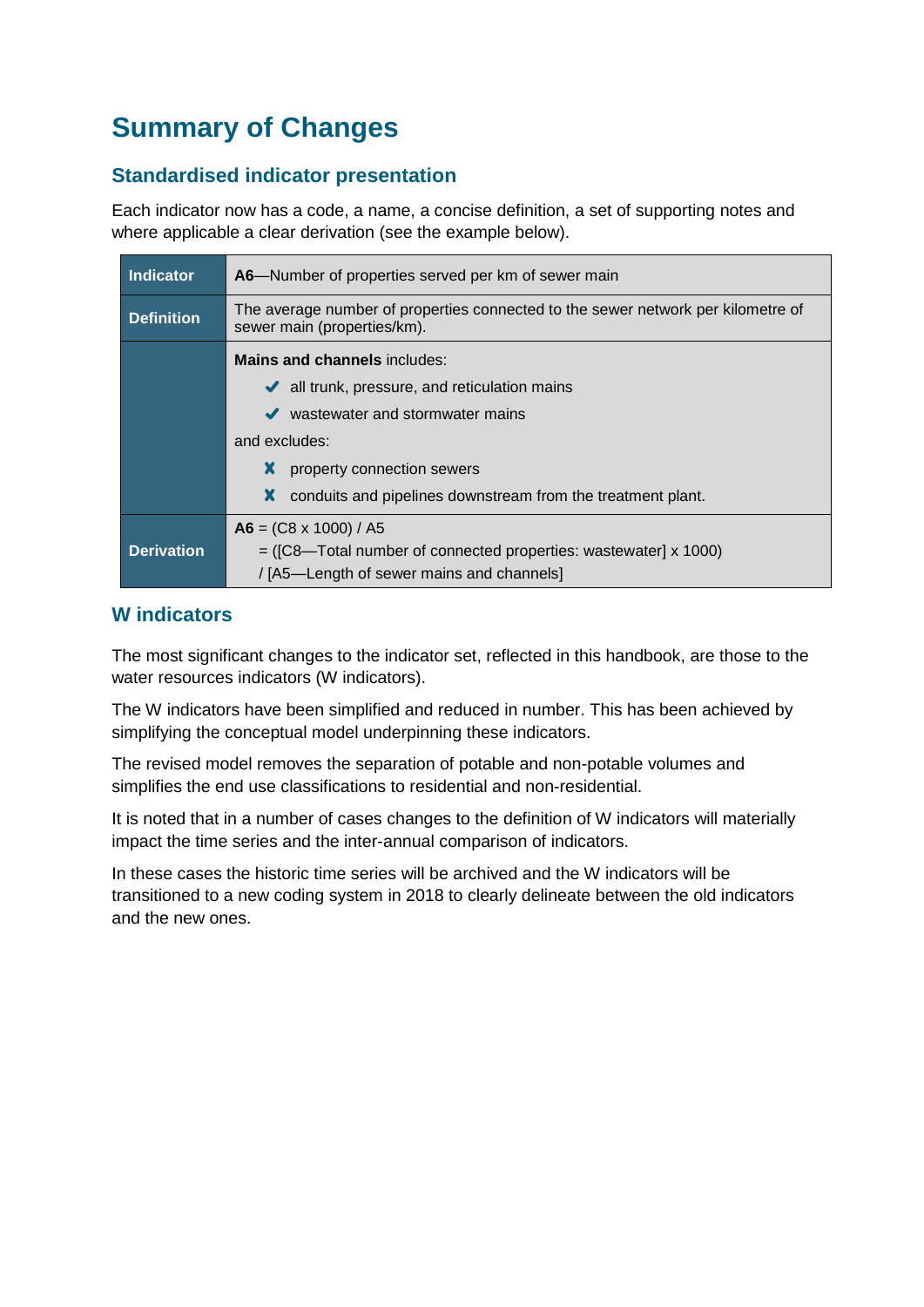# **Deleted indicators**

# **W3.2—Volume of water sourced from desalination of groundwater**

The indicator was deleted in 2014–15. All water sourced from groundwater should be reported under W2 regardless of its treatment.

# **W3.3—Volume of water sourced from desalination of surface water such as dams, rivers or irrigation channels**

The indicator was deleted in 2014–15. All water sourced from groundwater should be reported under W2 regardless of its treatment.

# **W3—Volume of water sourced from desalination**

The indicator was deleted in 2014–15. Only W3.1 is required to track the volume of water sourced from the desalination of marine or estuarine waters.

# **W4—Volume of water sourced from recycling**

The indicator has been deleted because of its complex definition. The subjective inclusion of recycled water based on potable substitution has seen inconsistent reporting under W4.

# **W5.1—Volume of potable water received from bulk supplier**

# **W5.2—Volume of non-potable water received from bulk supplier**

The indicators W5.1 and W5.2 have been deleted as the revised indicator set no longer separates potable and non-potable volumes. These indicators have been merged into W5.3.

# **W14.1—Volume of potable bulk water exports**

# **W14.2—Volume of non-potable bulk water exports**

The indicators W14.1 and W14.2 have been deleted as the revised indicator set no longer separates potable and non-potable volumes. These indicators have been merged into W14.3.

# **W8.1—Volume of potable water supplied – residential**

# **W8.2—Volume of non-potable water supplied – residential**

The indicators W8.1 and W8.2 have been deleted as the revised indicator set no longer separates potable and non-potable volumes. These indicators have been merged into W8.3.

# **W9.1—Volume of potable water supplied – commercial, municipal and industrial**

# **W9.2—Volume of non-potable water supplied – commercial, municipal and industrial**

The indicators W9.1 and W9.2 have been deleted as the revised indicator set no longer separates potable and non-potable volumes. These indicators have been merged into W8.3.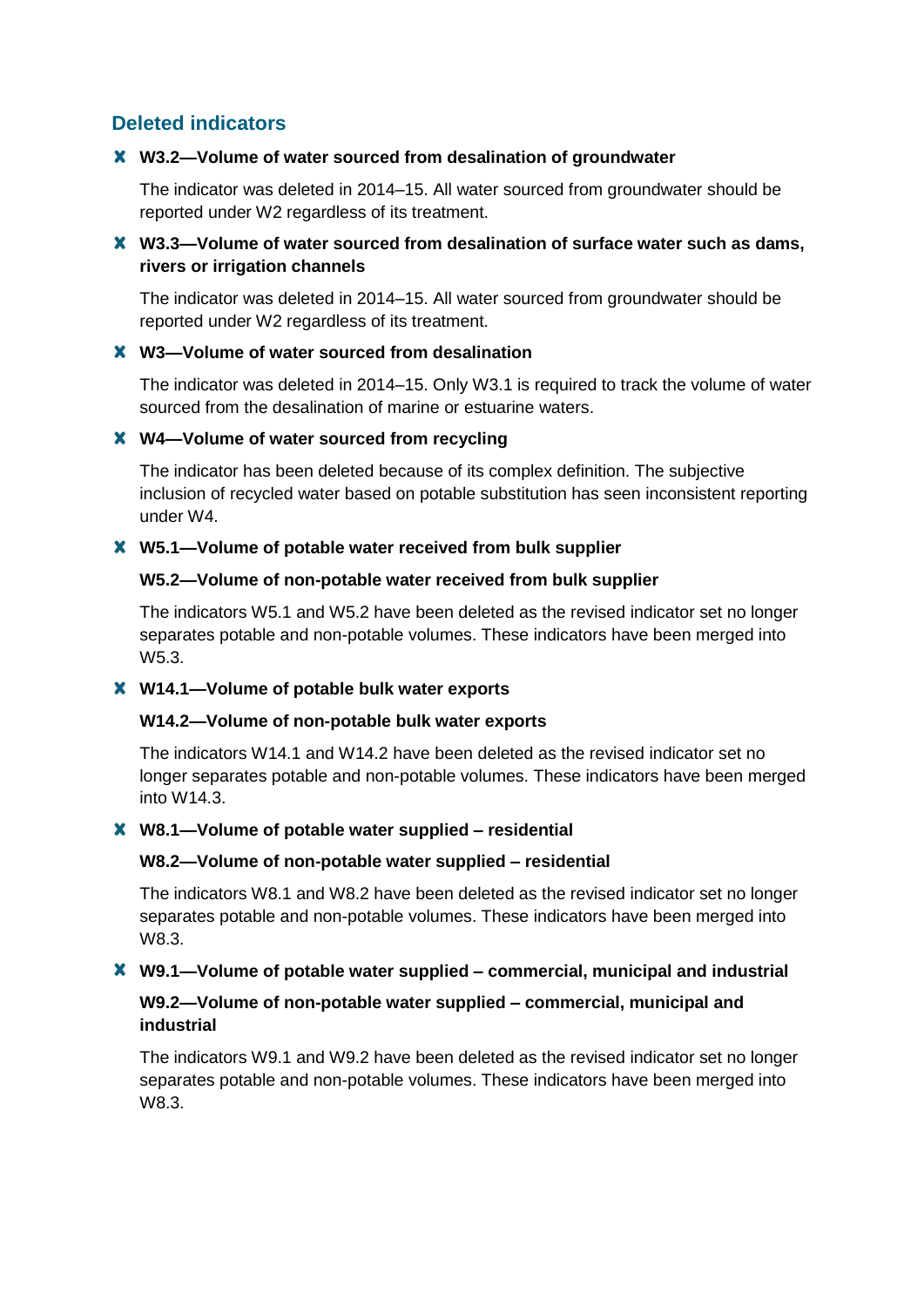# **W10—Volume of water supplied – other**

The indicator has been deleted as the revised indicator set adopts a simplified residential/non-residential partitioning of volumes. Other uses are now reported under W9.3.

# **W10.2—Volume of non-potable water supplied – other**

The indicator W10.2 has been deleted as the revised indicator set no longer separates potable and non-potable volumes. Non-potable water supplied for other uses is now captured under W9.3.

# **W10.3—Volume of water supplied – managed aquifer recharge**

# **W10.4—Volume of water supplied – agricultural irrigation**

The indicators W10.3 and W10.4 have been deleted as the revised indicator set adopts a simplified residential/non-residential partitioning of volumes. Managed aquifer recharge and agricultural supply from the urban water supply system (excludes water sourced from recycling or stormwater) is now reported under W9.3.

# **W22—Volume of recycled water supplied – agricultural**

# **W24—Volume of recycled water supplied – on-site**

# **W25—Volume of recycled water supplied – other**

The indicators W22, W24 and W25 have been deleted as the revised indicator set adopts a simplified residential/non-residential partitioning of volumes. Agricultural, on-site and other uses, excluding manage aquifer recharge are now reported under W21.

# **W11.1—Total urban potable water supplied**

# **W11.2—Total urban non-potable water supplied**

The indicators W11.1 and W11.2 have been deleted as the revised indicator set no longer separates potable and non-potable volumes.

# **W28—Total volume of urban stormwater discharges from a stormwater discharge point**

# **W28.1—Volume of urban stormwater supplied to other infrastructure operators**

**W28.2—Volume of urban stormwater received from other infrastructure operators**

# **W28.3—Volume of urban stormwater used for managed aquifer recharge**

The indicators W28, W28.1, W28.2 and W28.3 were deleted in 2014–15. The indicators were deleted because of their relevance to the scope of the Urban NPR.

# **C5—Population receiving sewage services**

The indicator was an estimated value, without a standardised methodology. Utilities provide an accurate estimation of their customer base through indicator C8.

# **E4—Percent of sewage volume treated that was compliant**

The definition of compliance in each jurisdiction differs. This limits the value of this indicator for national comparison.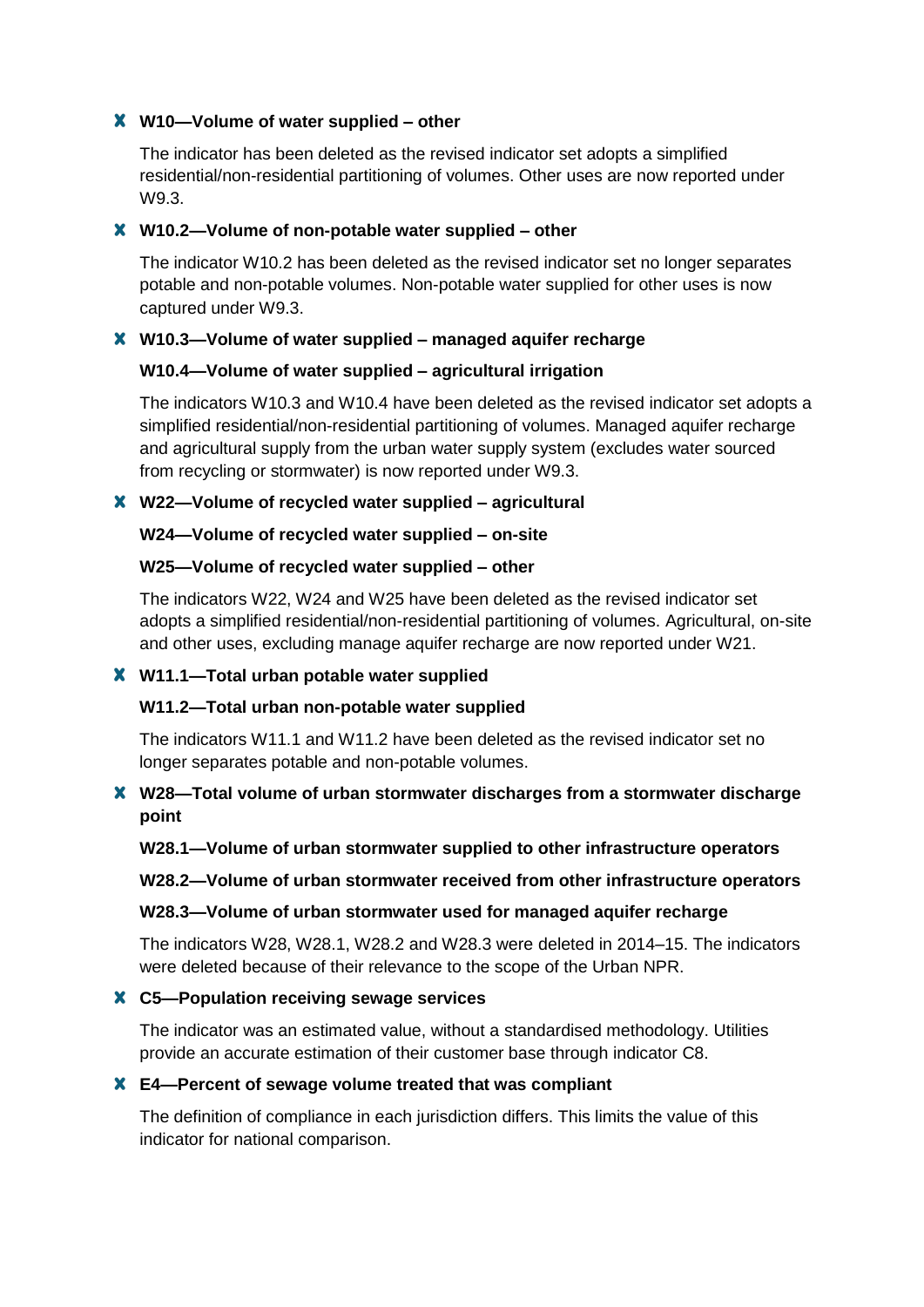# **E5—Number of sewage treatment plants compliant at all times**

The definition of compliance in each jurisdiction differs. This limits the value of this indicator for national comparison.

# **E6—Public disclosure of your sewage treatment plant's performance**

Public disclosure is now common place and the indicator is no longer seen to be relevant.

# **E7—Compliance with environmental regulator - sewerage**

The definition of compliance in each jurisdiction differs. This limits the value of this indicator for national comparison.

#### **IE13/E13—Sewer overflows reported to the environmental regulator**

The regulatory requirement to report overflows varies between jurisdictions. This limits the value of this indicator for national comparison.

# **P1.1—Free water allowance – water**

The indicator "P1.1—Free water allowance" has been removed from the indicator set and any free water allowances should be captured as the first step of the tariff structure and associated with a \$0 price.

# **P1.8–P1.11 Usage charge 6th to 9th step**

A reduction in the number of steps used by utilities in their tariff structures means these steps are no longer required for their characterisation.

#### **P2.1—Average annual residential water supplied**

Unnecessary duplication, W12 informs the reader about the volume of water supplied.

#### **P3.1—Number of meter readings per annum – water**

The indicator is no longer seen to be relevant for national bench marking.

# **P3.2—Number of bills per annum – water**

The indicator is no longer seen to be relevant for national bench marking.

#### **P6.1—Number of bills per annum – sewerage**

The indicator is no longer seen to be relevant for national bench marking.

#### **H2—Number of zones where microbiological compliance was achieved**

"*H3—The Percentage of the population where microbiological compliance was achieved*" is seen as the more relevant metric.

#### **H6—Risk-based drinking water management plan**

Duplicates information captured in H5.

#### **H7—Public disclosure of drinking water performance**

Public disclosure is now common place and the indicator is no longer seen to be relevant.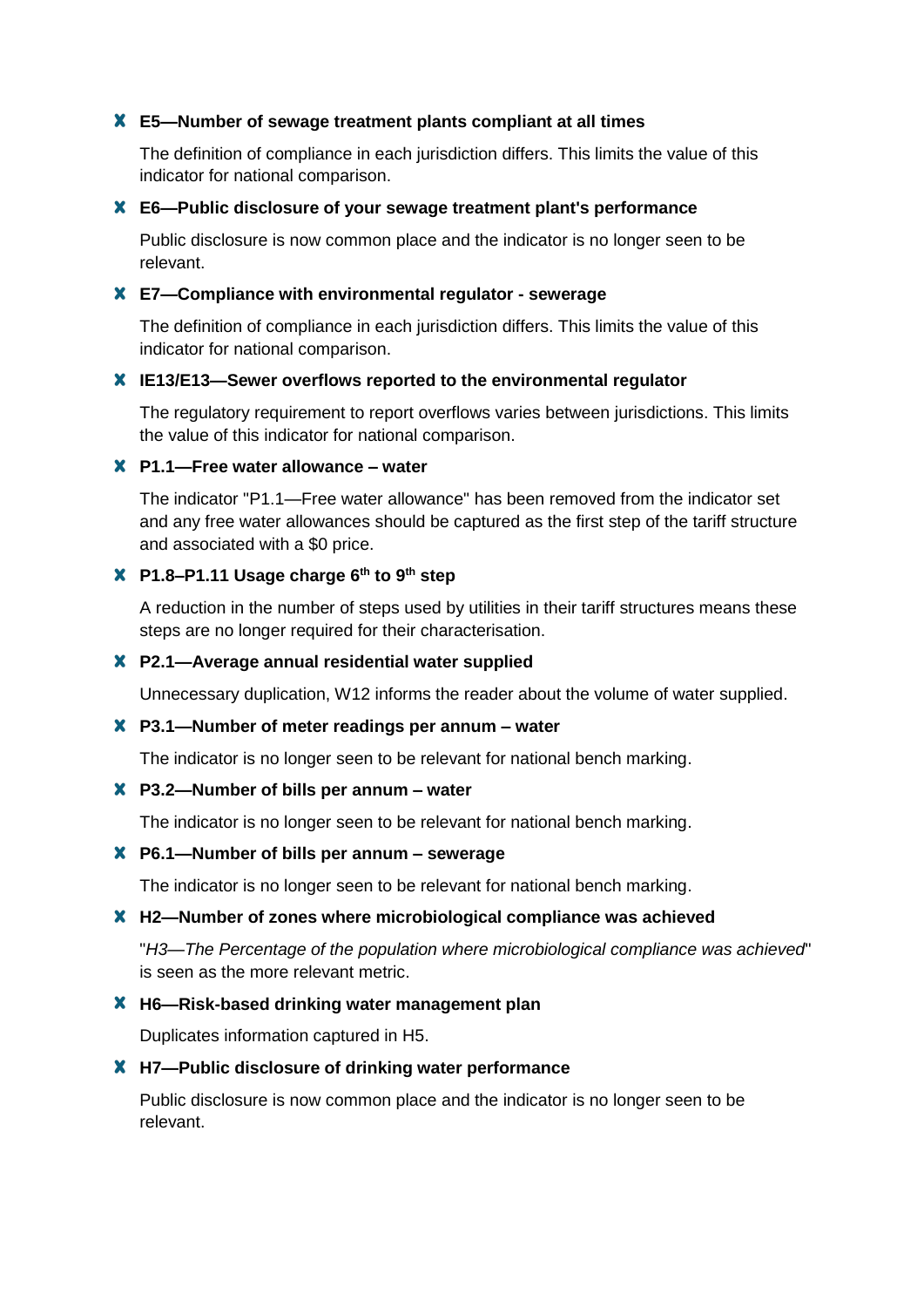# **Clarified definitions**

# **W1—Volume of water sourced from surface water**

Definition clarified as the gross volume of water taken by the utility. Aligned definition so that the reported volume is based on the metered inflow of raw water to WTPs or metered extraction of raw water where it is supplied directly into the urban system without treatment. Water returned to surface water is now also reported separately under W31. W1 now includes surface water taken into desalination plants. This volume was historically reported separately under, the now deprecated, indicator W3.3 (Volume of water sourced from desalination of surface water such as dams, rivers or irrigation channels).

# **W2—Volume of water sourced from groundwater**

Definition clarified as the gross volume of water taken by the utility and includes aquifers subject to managed aquifer recharge.

# **W13—Volume of water supplied – environment**

Renamed "*W13—Volume of water returned as environmental flows from outside of the urban water supply system*". The revised name and definition clarifies that it is an environmental release from outside of the urban water supply system. Environmental releases from the urban supply are captured in W31.

# **W18.2—Volume of wastewater received from other service providers**

Renamed "*W18.2—Volume of wastewater received from other service providers or operational areas within the urban wastewater system*". The revised indicator explicitly aligns the indicator across both the Bureau's Category 7 urban water information requirements and the NPR framework. The revised definition clarifies that the indicator covers transfers from organisations and other operational areas outside of the reporting region.

# **W18.1—Volume of wastewater exported to other service providers**

Renamed "*W18.1— Volume of wastewater exported to other service providers or operational areas within the urban wastewater system* ". The revised indicator explicitly aligns the indicator across both the Bureau's Category 7 urban water information requirements and the NPR framework. The revised definition clarifies that the indicator covers transfers to organisations and other operational areas outside of the reporting region.

# **W18.5—Volume of treated effluent outflow from wastewater treatment plants**

The revised definition clarifies that outflow is measured after any recirculation within the treatment process.

# **W29—Volume of treated sewage disposals**

Renamed "*W29—Volume of treated wastewater disposals* " and modified to exclude treated and untreated losses and spills from the wastewater system to facilitate alignment between the indicator across both the Bureau's Category 7 urban water information requirements and the NPR framework.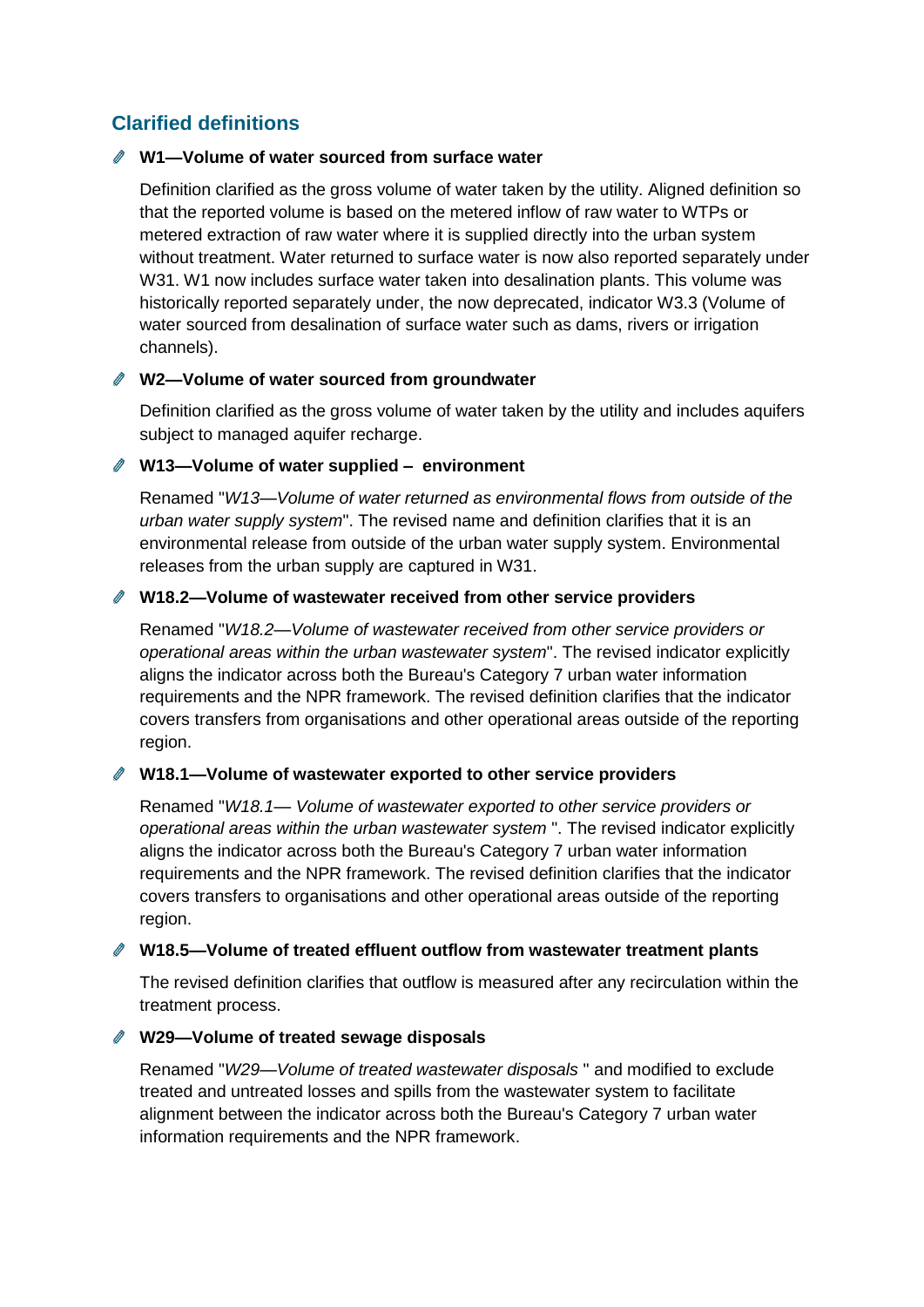# **W6—Volume of bulk recycled water purchased**

Renamed "*W6*—*Volume of recycled water received from other service providers or operational areas within the urban water supply system* ". The revised indicator explicitly aligns the indicator across both the Bureau's Category 7 urban water information requirements and the NPR framework. The revised definition clarifies that the indicator covers transfers from organisations and other operational areas outside of the reporting region.

# **W15—Volume of bulk recycled water exports**

Renamed "*W15—Volume of recycled water exported to other service providers or operational areas within the urban water supply system* ". The revised indicator explicitly aligns the indicator across both the Bureau's Category 7 urban water information requirements and the NPR framework. The revised definition clarifies that the indicator covers transfers to organisations and other operational areas outside of the reporting region.

# **W21—Volume of recycled water supplied – commercial, municipal and industrial**

Renamed "*Volume of recycled water supplied to non-residential customers* ". The revised indicator reflects the adoption of a single residential/non-residential split.

# **W7—Total volume of water sourced**

The change to the method of estimating the total volume of water sourced addresses two issues:

- i.) the use of the inconsistently interpreted W4 to represent recycled water.
- ii.) the double counting of bulk recycled water imports through their explicit inclusion in the bulk water imports term W5 (bulk recycled water purchased, W6, is a component of W5) and their implicit inclusion in the recycled water sourced term W4 (which is the sum of residential, industrial, commercial and municipal recycled water and the potable substitution component of on-site use and agribusiness).

Under the revised definition of W7:

- i.) any potential double counting of bulk recycled water purchases has been removed;
- ii.) all agricultural use of recycled water, regardless of potable substitution, is included;
- iii.) all on-site use, regardless of potable substitution, is included; and
- iv.) all environmental releases are excluded.

# **W5—Volume of water received from bulk suppliers**

Renamed "*W5—Total volume of water received from other service providers or operational areas within the urban water system*". The revised indicator explicitly aligns the indicator across the Bureau's Category 7 urban water information requirements and the NPR framework. The revised definition clarifies that the indicator covers transfers from organisations and other operational areas outside of the reporting region.

W5 no longer includes stormwater received from other service providers or operational areas. Historical data shows that stormwater transfers between utilities are uncommon.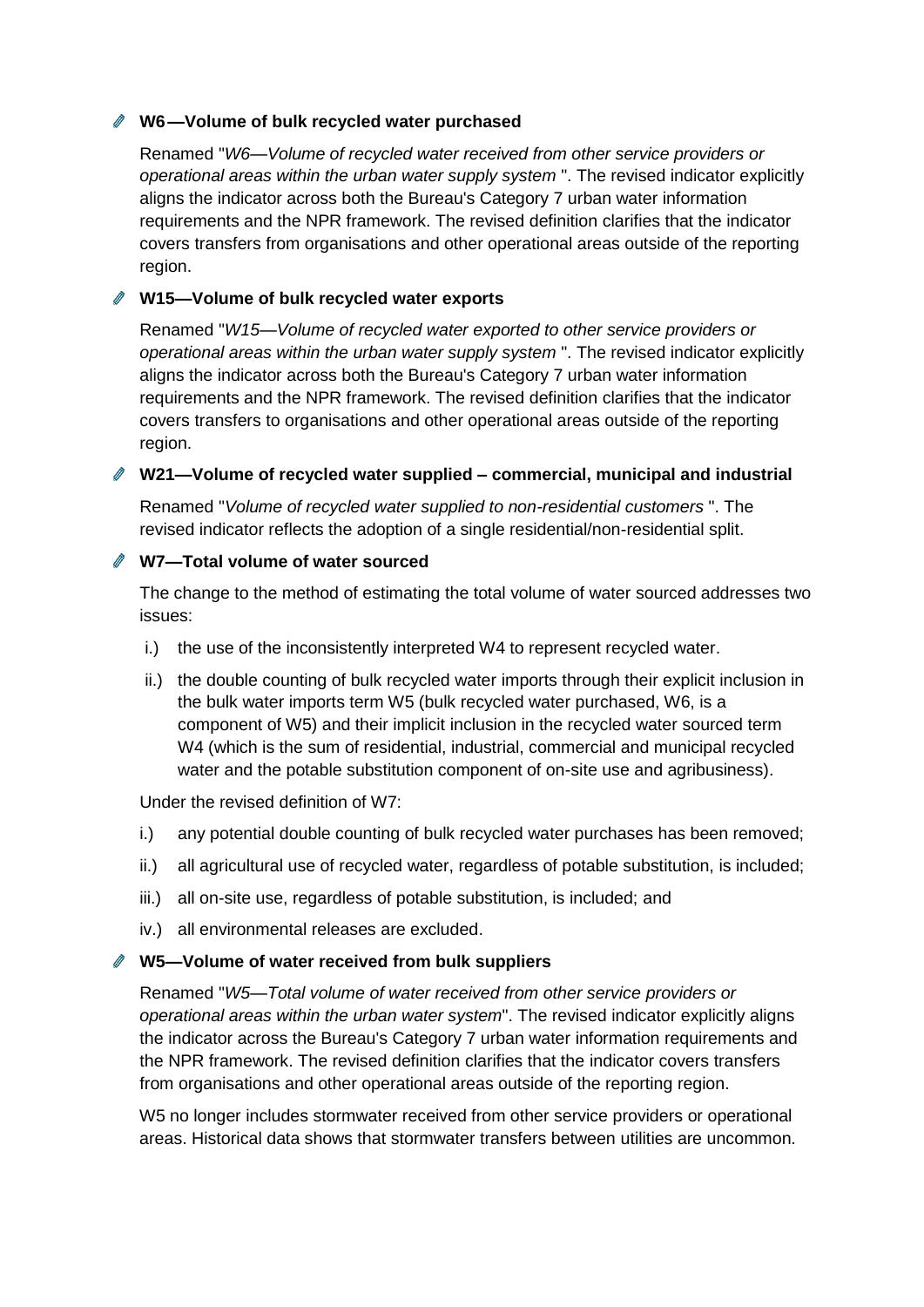# **W14—Volume of water exported to other service providers**

Renamed "*W14*—*Total volume of water exported to other service providers or operational areas within the urban water supply system* ". The revised indicator explicitly aligns the indicator across both the Bureau's Category 7 urban water information requirements and the NPR framework. The revised definition clarifies that the indicator covers transfers to organisations and other operational areas outside of the reporting region.

W14 no longer includes stormwater exported to other service providers or operational areas. Historical data shows that stormwater transfers between utilities are uncommon.

# **W8—Volume of water supplied – residential**

The historical derivation of W8 using a "component of W28" presents a challenge for its consistent evaluation. The indicator has been renamed "*W8—Total volume of water supplied to residential customers*". The explicit definition of W28.4 now means that W8 can be derived from whole indicators.

# **W9—Volume of water supplied to non-residential customers**

The historical derivation of W9 using a "component of W28" presents a challenge for its consistent evaluation. The indicator has been renamed "*W9—Total volume of water supplied to non-residential customers*". The explicit definition of W28.5 now means that W9 can be derived from whole indicators.

Under the revised definition of W9 all unbilled authorised consumption, unauthorised consumption and real and apparent losses from the potable and non-potable urban water supply system (excludes recycled and urban stormwater systems) are included.

# **W11—Total volume of urban water supplied**

The move to a simplified residential/non-residential end-use model makes it impossible to separate agricultural use. W11 now includes the volume of water supplied to agriculture.

# **W28.4—Volume of water sourced from urban stormwater**

Renamed "*W28.4*—*Volume of urban stormwater supplied to residential customers* ". The revised indicator explicitly aligns stormwater with the residential/non-residential breakdown adopted.

# **F8—Community service obligations ratio**

- **F21—Dividend payout ratio**
- **F22—Net debt to equity ratio**

# **F30—Net profit after tax ratio**

While defined as a ratio, the 2013-14 handbook derivation for indicators F8, F21, F22 and F30 were derived as percentages. To support constancy in reporting the derivations for these indicators now align with their definition as ratios.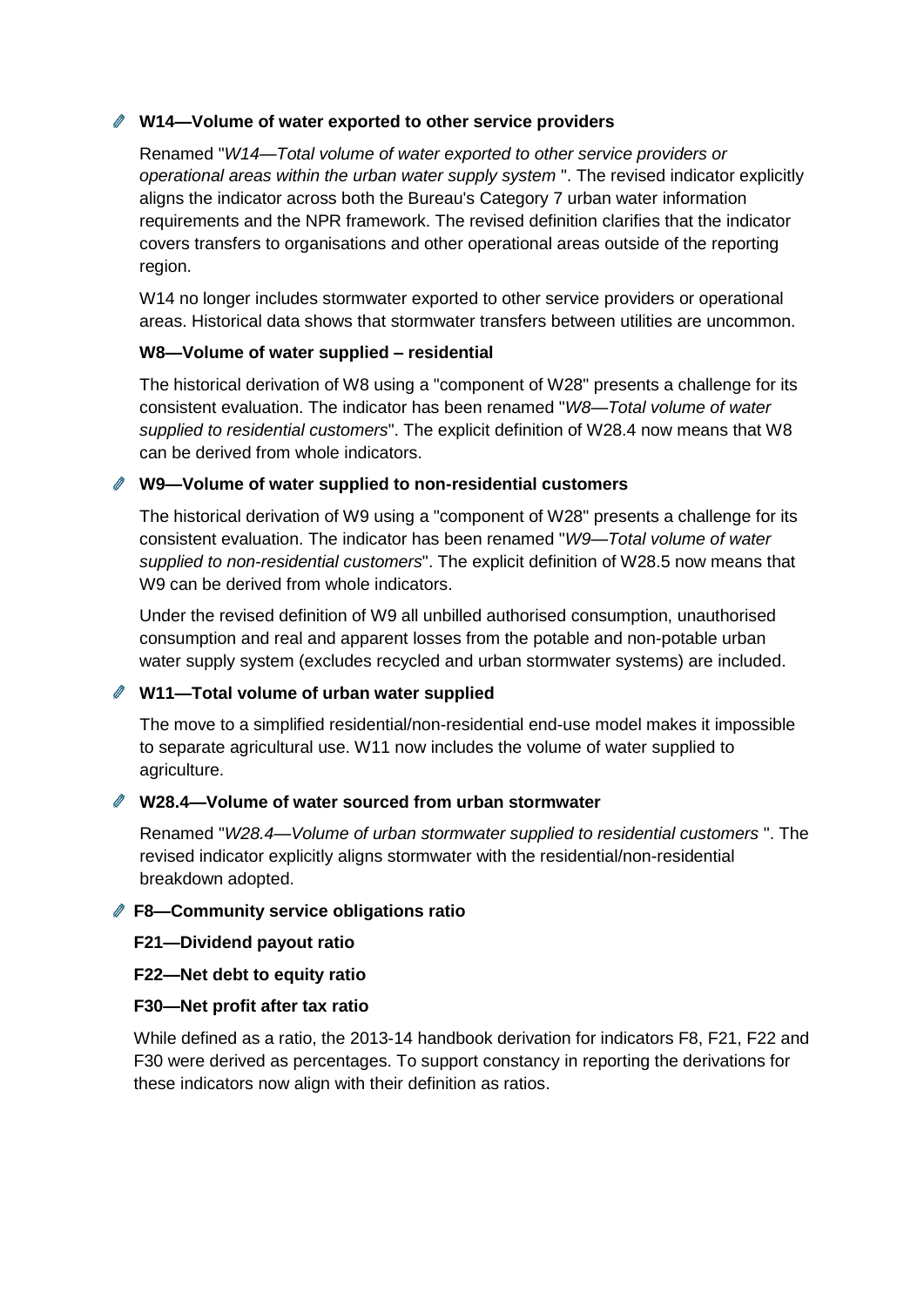# **IE1—Volume of wastewater only treated to a primary level**

The definition of IE1, and consequently E1, has been clarified as pertaining to only the volume of wastewater receiving primary. Wastewater that then goes on to receive secondary or tertiary treatment is not included.

# **IE2—Volume of wastewater only treated to a secondary level**

The definition of IE2, and consequently E2, has been clarified as pertaining to only the volume of wastewater receiving primary. Wastewater that then goes on to receive tertiary treatment is not included.

# **IE9—Net greenhouse gas emissions: water supply**

# **IE10—Net greenhouse gas emissions: wastewater**

# **IE11—Net greenhouse gas emissions: other**

# **IE12—Total net greenhouse gas emissions**

The definition of IE9, IE10 IE11 and IE12 has been clarified to refer to net greenhouse gas emission. Consequently, the derived indicators E9, E9.1, E10, E10.1, E11, E11.1 and E12 and E12.1 have also been updated to reflect this clarification.

# **F26—Capital works grants: water supply**

# **F27—Capital works grants: wastewater**

The definition of a capital works grants in indicators F26 and F27 has been clarified to include both specific and non-specific projects.

# **New indicators**

# **W5.3—Volume of water, excluding recycled water, received from other service providers or operational areas within the urban water supply system.**

The new indicator, W5.3, merges W5.1 and W5.2.This merger removes the potable/nonpotable divide and explicitly aligns the indicator across both the Bureau's Category 7 urban water information requirements and the NPR framework. The revised definition clarifies that the indicator covers transfers from organisations other than bulk utilities.

# **W14.3—Volume of water, excluding recycled water, exported to other service providers or operational areas within the urban water supply system**

The new indicator W14.3 merges W14.1 and W14.2. This merger removes the potable/non-potable divide and the revised definition explicitly aligns the indicator across both the Bureau's Category 7 urban water information requirements and the NPR framework. The revised definition clarifies that the indicator covers transfers to organisations other than bulk utilities.

# **W8.3—Volume of water supplied to non-residential customers**

The new indicator W8.3 merges W8.1 and W8.2. This merger removes the potable/nonpotable divide, conforms to the residential/non-residential disaggregation model and explicitly aligns the indicator across both the Bureau's Category 7 urban water information requirements and the NPR framework.